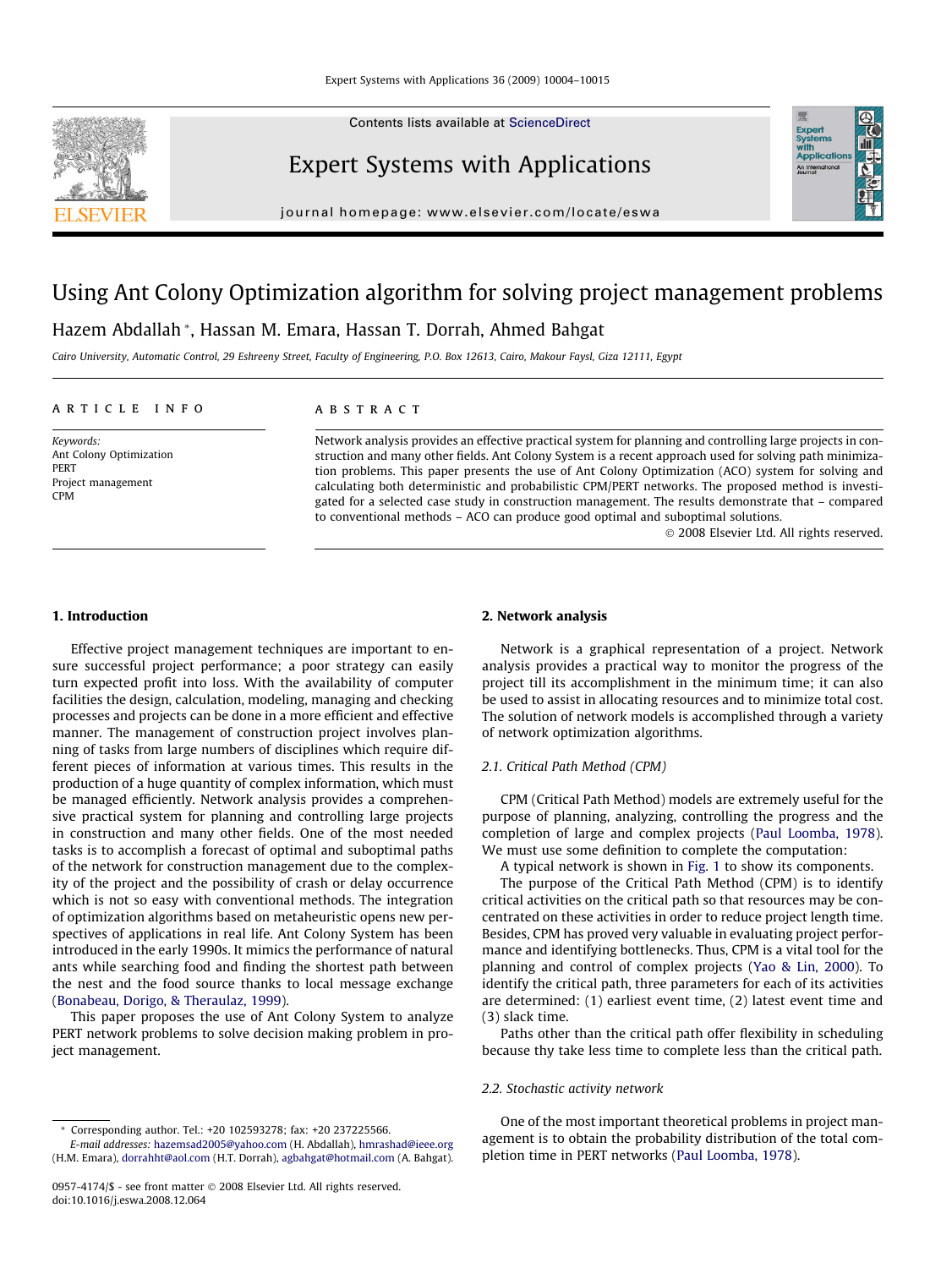<span id="page-1-0"></span>In project management, the duration of tasks is seldom precisely known in advance, at the time when the plan of the project is designed. Detailed specification of the methods and resources involved for the realization of activities are often not available when the tentative plan is made up. In stochastic network, the activity duration is a random variable with a known probability density function. Authors that introduced the PERT approach have noticed this difficulty very early. They proposed to model the duration of tasks by probability distributions and tried to evaluate the mean value and standard deviation of earliest starting times of activities. Since then, there is an extensive literature on probabilistic PERT. Even if the task durations are independent random variables, it is admitted that the problem of finding the distribution of the ending time of a project is intractable, due to the dependencies induced by the topology of the network. Another difficulty is the possible lack of statistical data validating the choice of activity duration distributions. Even if statistical data are available, they may be partially inadequate because each project takes place in a specific environment and is not the exact replica of past projects. Standard PERT assumes three point estimates for probabilistic duration times in order to approximate project completion and the relative probability at each milestone using the normal distribution function [\(Paul](#page--1-0) [Loomba, 1978](#page--1-0)). PERT and CPM are similar, however they differ in two terms:

- 1-PERT activity estimates are probabilistic while in CPM activity time is deterministic,

- 2-PERT activity costs are not provided while in CPM they are explicitly provided.

Unlike CPM, in stochastic activity networks the duration time of individual activities varies and so activities are critical for some combinations of duration times and may not be critical for other combinations. Therefore, activities have a given probability of being critical. PERT assumption of a normally distributed project completion time typically leads project managers into optimistic planning based on less than actual project completion estimates due to a failure in considering the absolute bounds to project completion. These bounds arise from the fact that the project completion time is the maximum sum of the duration of each and every path, which in turn is the result of adding the bounded durations of its activities ([Copertari & Archer, 2001](#page--1-0)). Project completion cannot be an unbounded random variable because the sum of bounded (beta distributed) activity duration times yields bounded path (and project) completion times. Thus, the normal distribution, which is unbounded, should not be used to portray completion times.



Fig. 1. A typical PERT network showing its components, earliest time, latest time and slack time.

For a normalized beta density function the mean value is given by

$$
\mu = \alpha_s / \alpha_s + \beta_s. \tag{1}
$$

The corresponding variance value is given by

$$
\sigma^2 = \alpha_s \beta_s / (\alpha_s + \beta_s)^2 (\alpha_s + \beta_s + 1), \qquad (2)
$$

where  $(\alpha_s, \beta_s)$  are shape (skewing) parameters.

The beta function has various shapes according to different combinations of shape parameters  $(\alpha, \beta)$ . It is a common practice to portray activity duration times using bell-shaped beta distribution [\(Malcolm, Roseboom, Clark, & Fazar, 1959](#page--1-0)). To ensure a bellshaped beta distribution the sum of  $\alpha_s + \beta_s \geq 4$  as shown in Fig. 2.

The PERT textbook formula to calculate expected (mean) activity duration times-which are supposed to follow beta density functions – is given by

$$
\mu = (a + 4m + b)/6,\tag{3}
$$

where  $a$ , minimum time;  $m$ , most likely; and  $b$ , maximum time.

The PERT textbook formula considers three parameters when in fact the beta distribution has four parameters (two range parameters and two shape parameters). It turns out that the PERT formula used to calculate the mean as a function of the minimum, most likely, and maximum activity duration time estimates, ignores how the biases to the right or left affect the shape of the beta distribution.

In fact, the PERT formula assumes a fixed value for the sum of the shape parameters ( $\alpha_s + \beta_s = 4$ ) to calculate the mean, and it calculates the variance as an approximation to that assumption. Furthermore, PERT does not consider the variance when determining which path is the longest, since the variance of the project completion time is assumed to be the same as the variance of the path with the longest sum of mean duration times.

These assumptions typically lead to optimistic planning due to less than actual project completion times ([Copertari & Archer,](#page--1-0) [2001](#page--1-0)).

#### 2.2.1. Forward calculation

Traditional forward pass calculations such as those performed in CPM are employed. Each event has duration according to equation

$$
D_{\text{new}} = D + \Delta D. \tag{4}
$$

The mean value of the beta function

$$
\mu = \Delta D * (\alpha_s / \alpha_s + \beta). \tag{5}
$$

The mean value of each event

$$
\mu \text{ event} = D + \mu. \tag{6}
$$

The variance value of each event

$$
\sigma^2 = \Delta D^2 * \alpha_s \beta / (\alpha_s + \beta)^2 (\alpha_s + \beta + 1). \tag{7}
$$

#### **Bell shaped beta distribution**



Fig. 2. Shapes of the beta distribution that ensures a bell-shaped beta distribution.